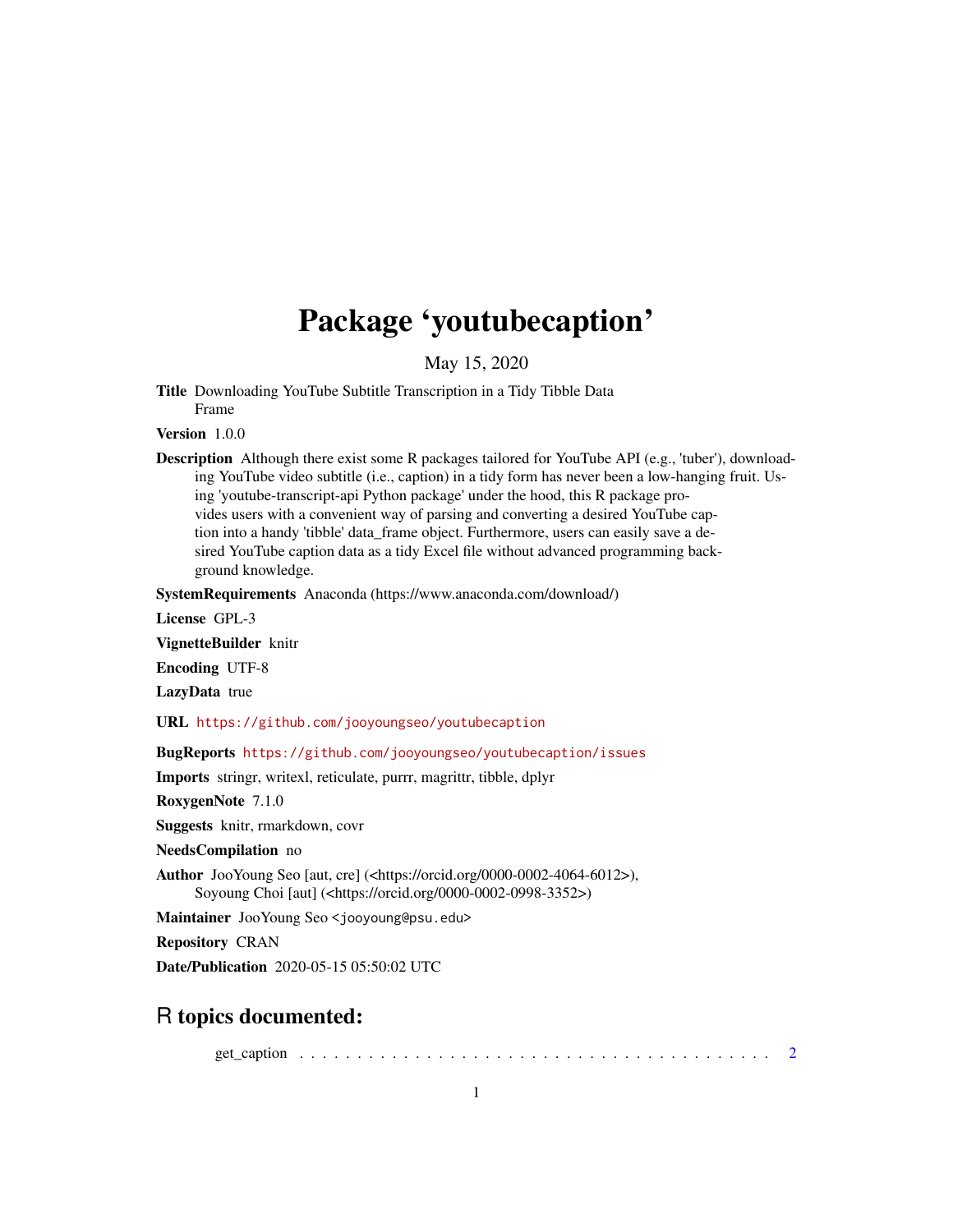#### <span id="page-1-0"></span>**Index** [4](#page-3-0)

#### Description

Use this function for downloading a desired YouTube video caption in a tidy tibble data\_frame form and save it as an Excel file in your current working directory.

#### Usage

```
get_caption(
  url = NULL,language = "en",
  saves1 = FALSE,openx1 = FALSE,path = getwd()\overline{\phantom{a}}
```
#### Arguments

| url      | A string value for a single YouTube video link URL. A typical form should start<br>with "https://www.youtube.com/watch?v=" followed by a unique video ID.                                                                                                                                                                         |
|----------|-----------------------------------------------------------------------------------------------------------------------------------------------------------------------------------------------------------------------------------------------------------------------------------------------------------------------------------|
| language | two-character language code for the video URL. Set to "en" (English) by de-<br>fault. You can change this to fit with your needs (e.g., "ko" for Korean, "de" for<br>German, etc.).                                                                                                                                               |
| savexl   | A logical value for determining whether or not to save the obtained tidy YouTube<br>caption data as an Excel file. The default is FALSE which does not save it as a<br>file. If set to TRUE, a file named "YouTube_caption_videoID.xlsx" is saved in<br>your specified directory (the default is your current working directory). |
| openxl   | A logical value for determining whether or not to open, if any, the saved YouTube_caption<br>Excel file in your working directory. The default is FALSE. TRUE works only<br>when the preceding argument (i.e., savexl) is set to TRUE.                                                                                            |
| path     | A character vector of full path names; the default corresponds to the working di-<br>rectory, getwd. Tilde expansion (see path.expand) is performed. Missing values<br>will be ignored.                                                                                                                                           |

#### Details

get\_caption

See example below.

#### Value

tibble (advanced data.frame) object for a YouTube video caption will be returned.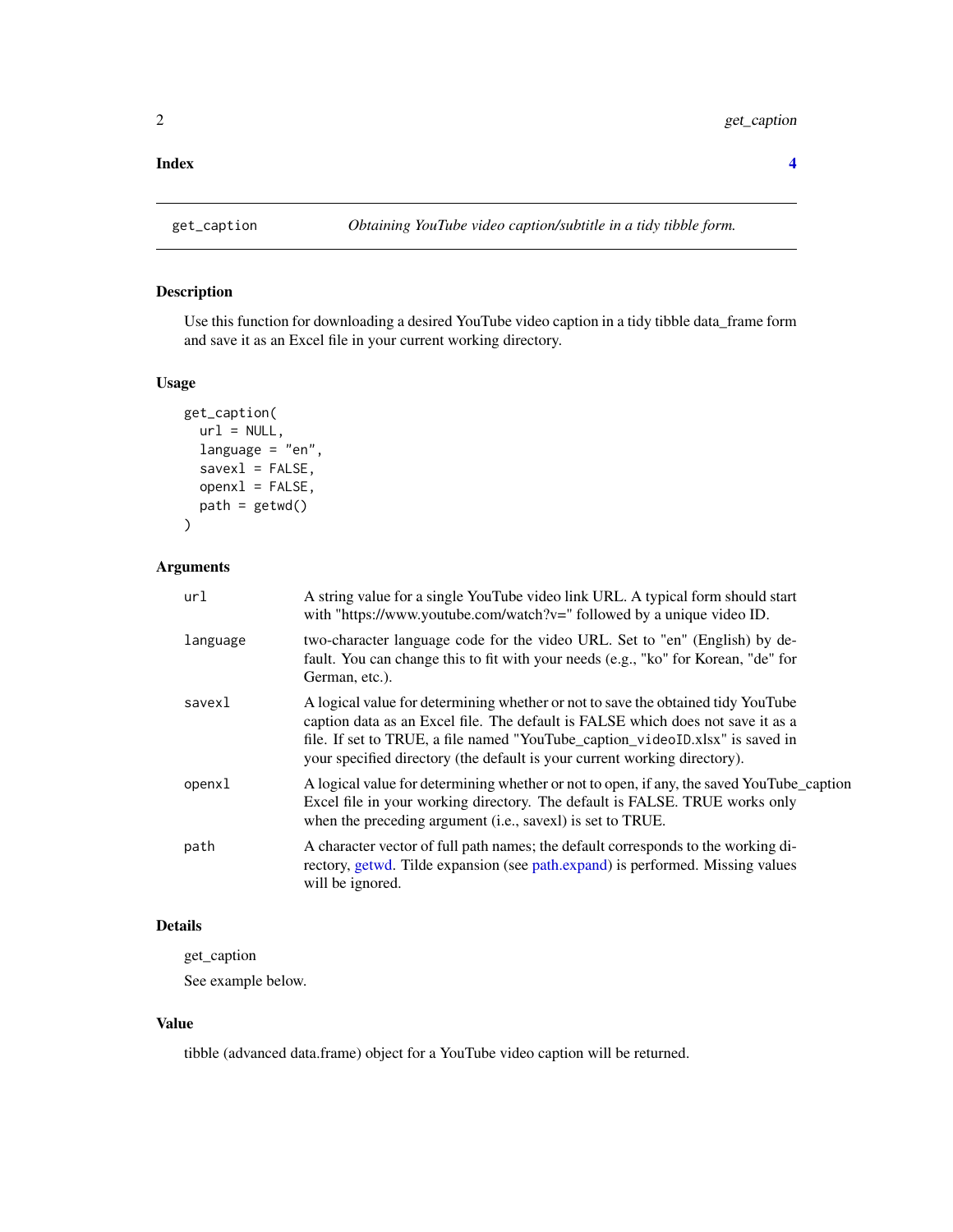#### get\_caption 3

#### Author(s)

JooYoung Seo, <jooyoung@psu.edu>

Soyoung Choi, <sxc940@psu.edu>

#### References

<https://pypi.org/project/youtube-transcript-api/>

#### Examples

```
library(youtubecaption)
# Let's get the video caption out of Hadley Wickham's "You can't do data science in a GUI":
url <- "https://www.youtube.com/watch?v=cpbtcsGE0OA"
caption <- get_caption(url)
caption
```

```
# Save the caption as an Excel file and open it right it away
## Changing path to temp for the demonstration purpose only:
get_caption(url = url, savex1 = TRUE, openx1 = TRUE, path = tempdir())
```